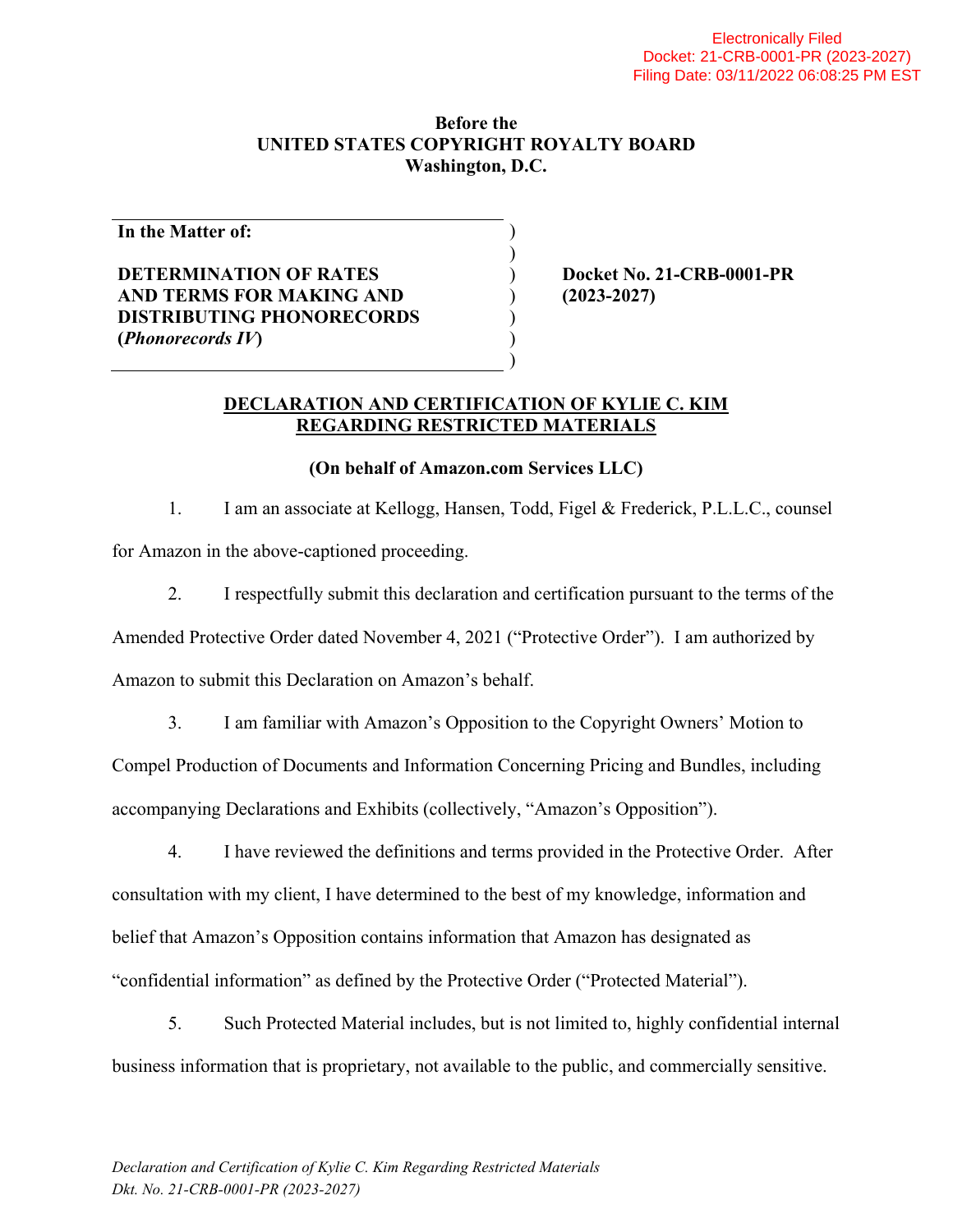6. If this highly confidential intemaJ business infonnation were to become public. it would place Amazon at a commercial and competitive disadvantage, unfairly advantage other parties to the detriment of Amazon. and jeopardize its business interests.

1. The highly confidential internal business infonnation described in the paragraphs above must be treated as Restricted Protected Material in order to prevent business and competitive harm that would result from the disclosure of such information while, at the same time. enabling Amazon to provide the Copyright Royalty Judges with the most complete record possible on which to base their detennination in this proceeding.

Pursuant to 28 U.S.C. § 1746, I hereby declare under the penalty of perjury that, to the best of my knowledge, information and belief, the foregoing is true and correct.

Dated: March 11, 2022 Washington, D.C.

Kylie C. Kim (D.C. Bar No. 230277) 1615 M Street, N.W .. Suite 400 Washington, D.C. 20036 Phone: (202) 326-7900 Fax: (202) 326-7999 kkim@kellogghansen.com

*Counsel/or Amazon.com Services LLC*